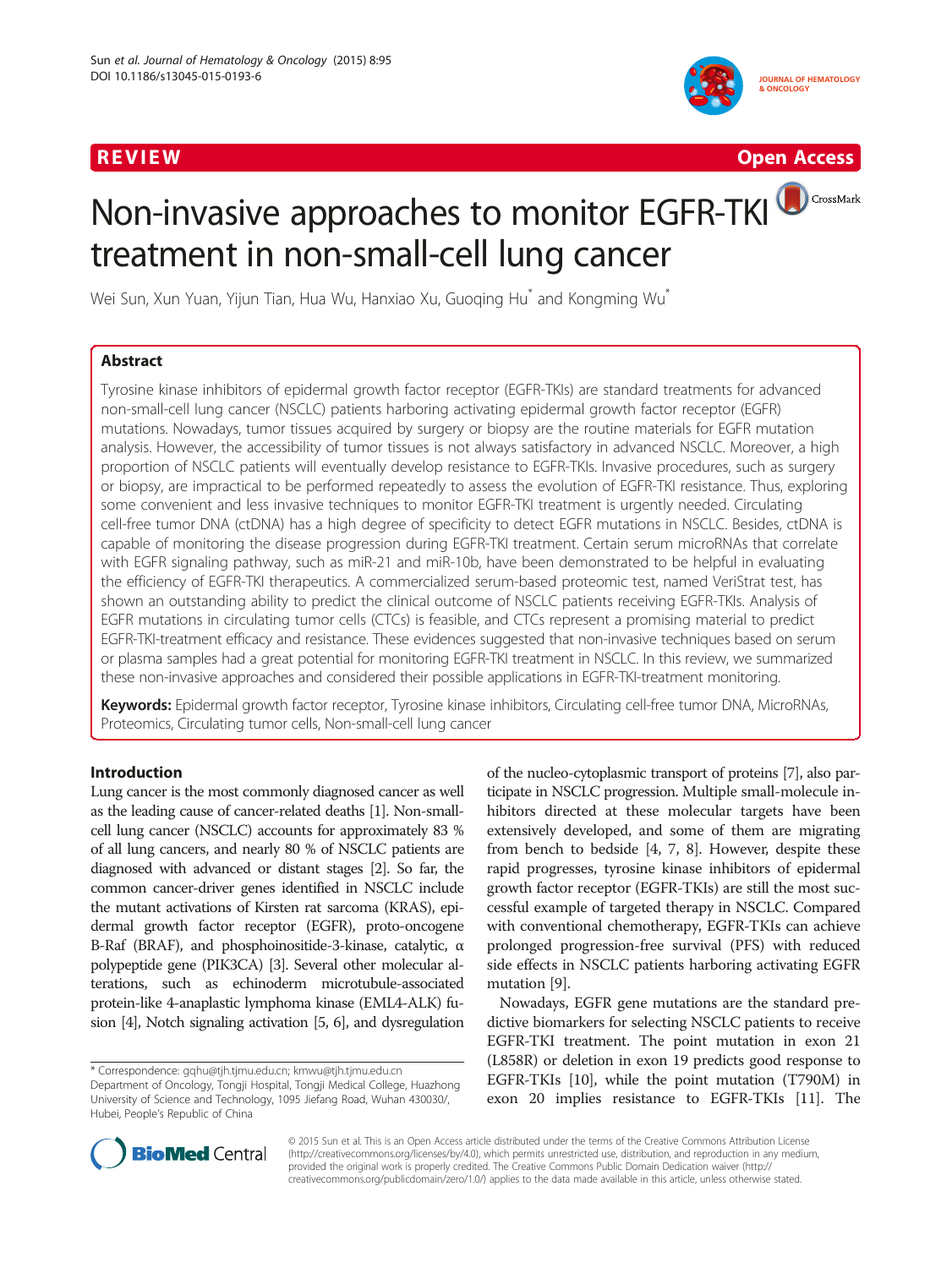routine materials for EGFR mutation analyses are tumor tissues acquired by surgery or biopsy. However, assessment of EGFR mutation status depending on tumor tissues has many limitations. First, the accessibility of tumor tissues is not always satisfactory. Most NSCLC patients are diagnosed with advanced or distant stages. Performing surgery or biopsy to obtain tissues from these patients is often impractical. Only 20 % to 50 % NSCLC patients could provide sufficient tissues to receive molecular analysis even in large well-designed clinical trials [[9](#page-6-0), [12](#page-6-0)–[15](#page-6-0)]. Second, a high proportion of NSCLC patients will eventually develop EGFR-TKI resistance [\[16](#page-6-0), [17](#page-6-0)]. Identifying a molecular mechanism of acquired resistance to EGFR-TKIs and developing relevant targeted drugs are needed for effective second-line treatments [[18](#page-6-0), [19\]](#page-6-0). But, assessing treatment resistance in real time by tumor tissues is not feasible as repeated surgery or biopsy is inappropriate in most patients. Furthermore, surgery and biopsy are not without clinical complications. The adverse event rates for thoracic biopsies were reported to be 17.1 % [\[20\]](#page-6-0). Considering these limitations, exploring some convenient, economic, and less invasive techniques to monitor EGFR-TKI treatment in NSCLC is urgently needed.

Non-invasive approaches, usually based on plasma or serum samples, showed great potential for monitoring EGFR-TKI treatment in recent years. Circulating cell-free tumor DNA (ctDNA), which is released from tumor cells to circulating blood, can be applied to detect EGFR mutations in NSCLC patients [[21](#page-6-0)–[23](#page-7-0)]. Moreover, the dynamic changes in ctDNA EGFR mutation status could predict the clinical outcome of EGFR-TKI treatment [\[24\]](#page-7-0). MicroRNAs (miRNAs) are associated with tumor progression, suggesting their potential applications for treatment monitoring. Several serum miRNAs have been identified to associate with response to EGFR-TKIs in NSCLC [\[25, 26\]](#page-7-0). Circulating miRNAs may also act as potential non-invasive biomarkers to monitor EGFR-TKI treatment. Serum proteomics is an emerging science. Analyzing serum for specific proteins by mass spectrometry is becoming an important tool to identify biomarkers in cancers [[27\]](#page-7-0). The VeriStrat test, a commercialized serum-based proteomic test, has emerged as a promising approach to predict the outcome of NSCLC patients receiving EGFR-TKIs [\[28](#page-7-0)–[31](#page-7-0)]. Circulating tumor cells (CTCs) can be detected in the blood of many cancer patients and play an important role in metastasis. Several studies have demonstrated that EGFR mutation status in CTCs matches well with that in tumor tissues [[32](#page-7-0)–[34](#page-7-0)]. Isolating DNA from CTCs to receive EGFR mutation analysis may be another effective way to monitor EGFR-TKI treatment.

In summary, serum ctDNA, miRNAs, proteomic biomarkers, and CTCs can be obtained non-invasively, making them ideal substitutes for tumor tissues (Fig. [1](#page-2-0)). In addition, these liquid biopsies can be performed multiple

times and allow for dynamic detection of molecular changes in tumor cells. Hereby, we summarized these noninvasive approaches in this review and considered their possible applications in monitoring EGFR-TKI treatment.

## Circulating cell-free tumor DNA (ctDNA)

Cancer-associated genetic alterations, such as point mutations, deletions, copy number variations, and methylation patterns, can be detected in ctDNA [[35, 36](#page-7-0)]. In NSCLC, ctDNA shows a high diagnostic accuracy for EGFR mutation analyses. Moreover, serum ctDNA analysis could effectively predict the efficacy of EGFR-TKI treatment and identify the molecular changes associated with EGFR-TKI resistance.

#### Detection of EGFR gene mutations

When ctDNA is used to analyze gene mutations in NSCLC patients, one vital issue is whether the genetic variation within blood was consistent with tumor tissues. Table [1](#page-3-0) summarizes studies which detected EGFR mutations in NSCLC patients using ctDNA. As shown, a wide range of diagnostic accuracy values were reported. The sensitivities for ctDNA ranged from 17.1 % [[23\]](#page-7-0) to 100 % [\[37, 38\]](#page-7-0), while the specificities were from 71.4 % [[39\]](#page-7-0) to 100 % [\[23](#page-7-0), [37](#page-7-0), [40](#page-7-0)–[47\]](#page-7-0). Additionally, the concordance rates between ctDNA and tumor tissues showed a big variation, ranging from 27.5 % [[23](#page-7-0)] to 100 % [\[37](#page-7-0)]. The large variability among various studies might be caused by different laboratory procedures and techniques utilized for quantification of ctDNA. Besides, the big difference in the numbers of patients might also influence the reported sensitivity and specificity. To address these issues, two recent meta-analyses were performed [[48, 49](#page-7-0)]. Their main purposes were to compare ctDNA with tumor tissues in terms of its diagnostic accuracy for the detection of EGFR mutations. Both of their results revealed that ctDNA had high diagnostic accuracy for the detection of EGFR mutations in NSCLC. The pooled sensitivities for ctDNA in these two meta-analyses were reported to be 67.4 % and 62 %, respectively. And the specificities for ctDNA were 93.5 % and 95.9 %, respectively. These evidences suggested that assessment of EGFR mutations by ctDNA has adequate diagnostic accuracy, especially the high degree of specificity. Thus, ctDNA is a highly specific and effective biomarker for EGFR mutation analyses. Future standard techniques for detecting EGFR mutations in ctDNA might validate its clinical value in NSCLC patients.

#### Prediction of EGFR-TKI-treatment efficacy

Regarding the clinical application of ctDNA, another important issue is whether ctDNA is capable of predicting EGFR-TKI-treatment efficacy. Indeed, several studies have analyzed the association between pre-treatment ctDNA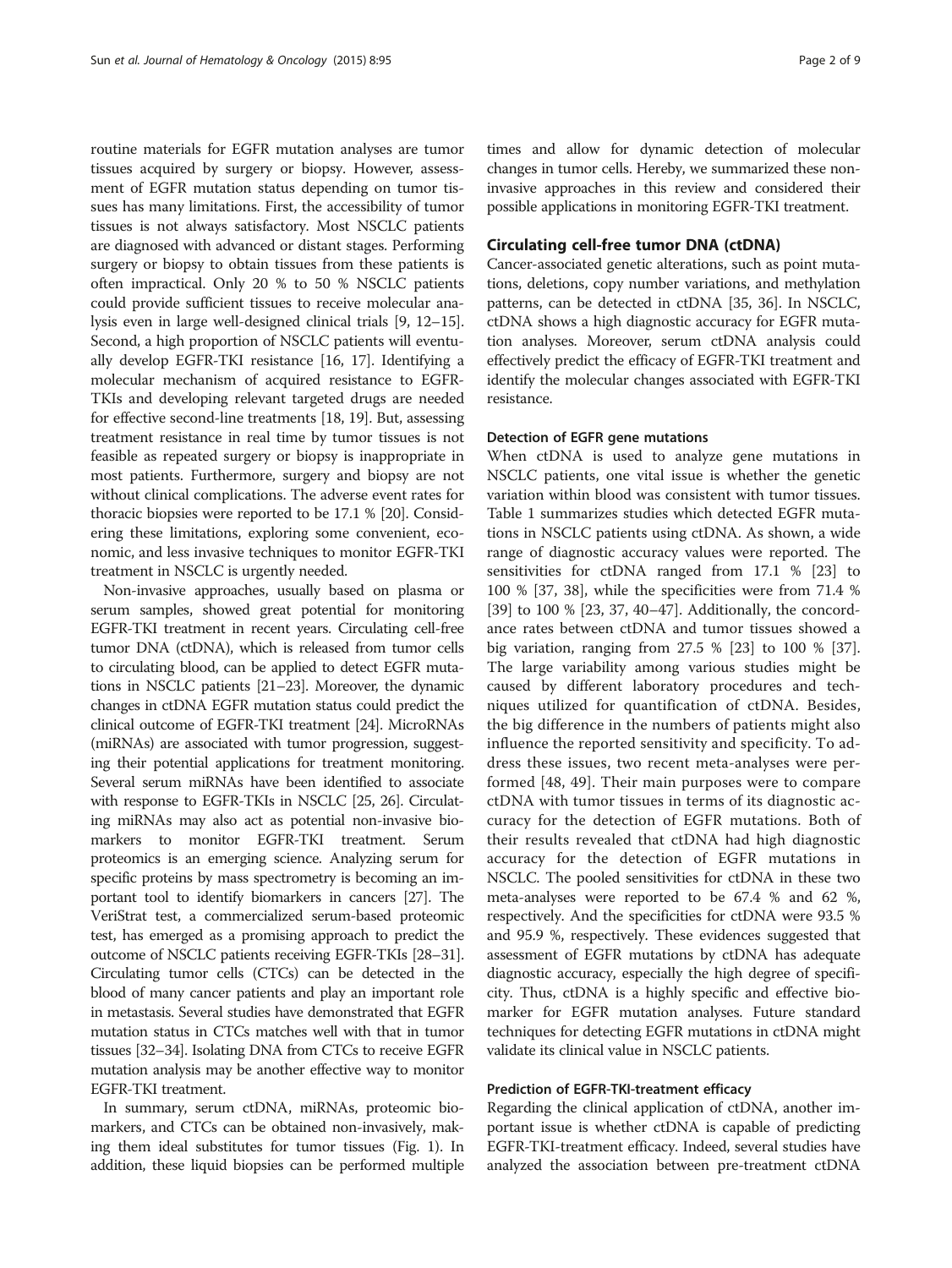<span id="page-2-0"></span>

miRNAs reveal the molecular changes related to EGFR-TKI resistance

EGFR mutation status and clinical outcomes. Goto et al. [[40](#page-7-0)] evaluated EGFR mutations in ctDNA from patients in the IPASS study recruited in Japan (IPASS, The IRESSA Pan-Asia Study). A significant correlation between ctDNA EGFR mutation status and PFS was founded in this study. PFS was significantly longer with gefitinib than carboplatin/paclitaxel in the activating ctDNA EGFR mutation subgroup (hazard ratio (HR), 0.29; 95 % confidence interval (CI), 0.14–0.60). Another large-scale research also demonstrated that EGFR mutation status in ctDNA was a good predictor for PFS after EGFR-TKI therapy (mutant versus wild-type: 10.1 versus 3.7 months,  $p = 0.038$  [[50](#page-7-0)]. Recently, the predictive value of the dynamic changes in

ctDNA EGFR mutation status during therapy was explored by a prospective study [[24](#page-7-0)]. In this study, patients were randomized to receive six cycles of gemcitabine/platinum plus sequential erlotinib or placebo. Blood samples at baseline, cycle 3, and progression were assessed. In patients with ctDNA-based EGFR mutation-positive status at baseline, those that transformed to EGFR mutationnegative status had better PFS and overall survival (OS) than those with detectable EGFR mutations at cycle 3. These data suggested that dynamic changes of EGFR status in ctDNA were able to predict the benefit of EGFR-TKI treatment. In conclusion, ctDNA EGFR mutation test has a good ability to predict EGFR-TKI-treatment efficacy,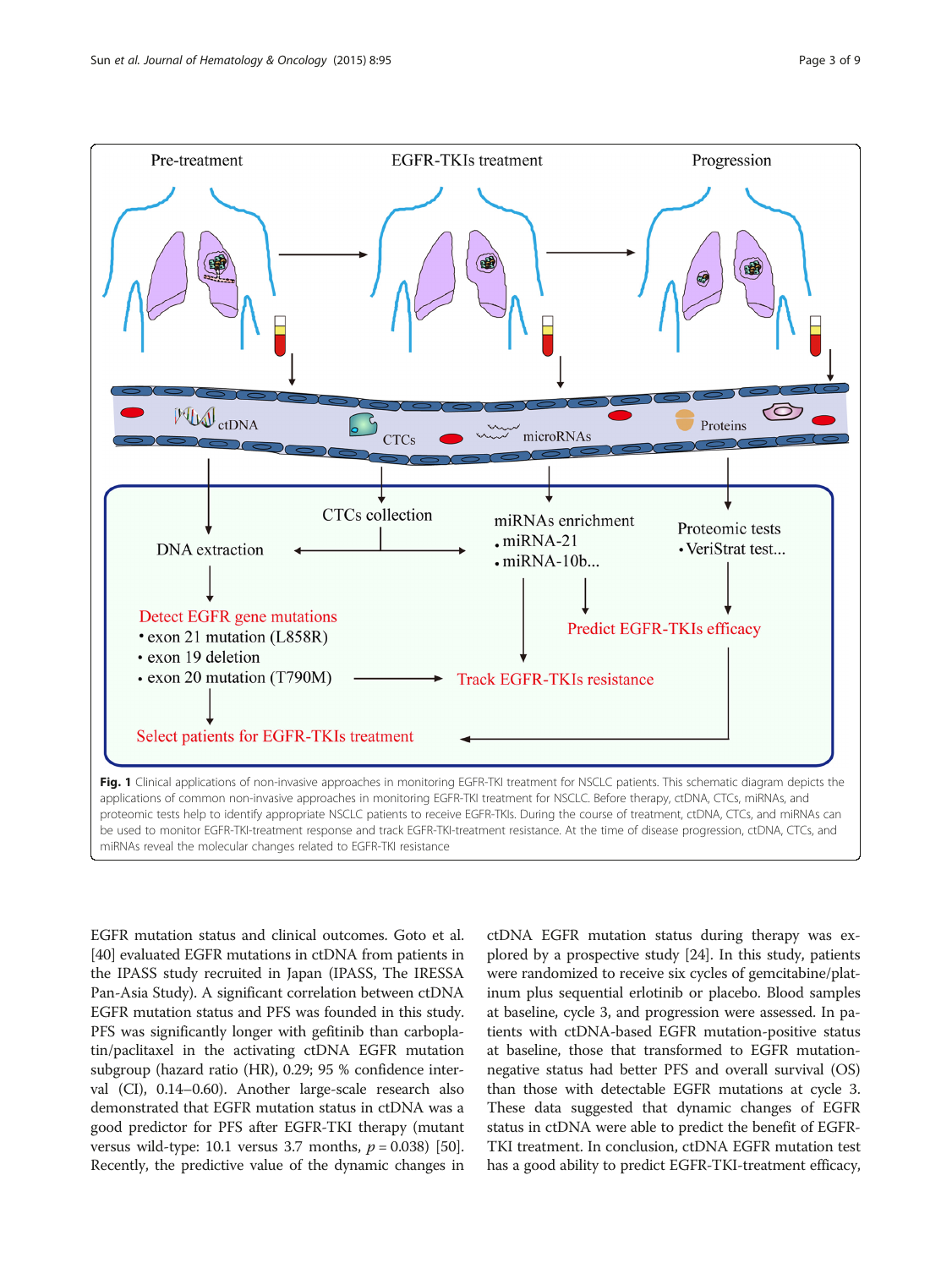<span id="page-3-0"></span>

| Table 1 EGFR mutations detected in ctDNA of NSCLC patients |             |                       |              |                 |                 |                 |  |
|------------------------------------------------------------|-------------|-----------------------|--------------|-----------------|-----------------|-----------------|--|
| Authors                                                    | Case number | Method                | Positive (%) | Sensitivity (%) | Specificity (%) | Concordance (%) |  |
| Sun H [21]                                                 | 55          | MST-PCR               | 18.2         | <b>NM</b>       | <b>NM</b>       | <b>NM</b>       |  |
| Douillard JY [22]                                          | 784         | ARMS                  | 10.5         | 65.7            | 99.8            | 94.3            |  |
| Kim HR [23]                                                | 40          | PNA-PCR               | 15           | 17.1            | 100             | 27.5            |  |
| Punnoose EA [37]                                           | 24          | DxS kits              | 16.7         | 100             | 100             | 100             |  |
| Goto K [40]                                                | 194         | DxS Kits + ARMS       | 23.7         | 43              | 100             | 66.3            |  |
| Jian G [81]                                                | 56          | RT-PCR                | 23.2         | <b>NM</b>       | <b>NM</b>       | <b>NM</b>       |  |
| He C [38]                                                  | 134         | ME-PCR                | 49.3         | 100             | 90              | 94.4            |  |
| Zhang L [82]                                               | 627         | ME-PCR                | 22           | <b>NM</b>       | <b>NM</b>       | <b>NM</b>       |  |
| Zhao X [83]                                                | 111         | $ME-PCR + sequencing$ | 17.1         | 35.6            | 95.5            | 71.2            |  |
| Kimura H [39]                                              | 27          | $PCR + sequencing$    | 37           | 75              | 71.4            | <b>NM</b>       |  |
| Kim ST [84]                                                | 57          | PNA-LNA PCR           | 19.3         | 66.7            | 93.3            | 87.7            |  |
| Bai H [85]                                                 | 230         | DHPLC                 | 34.3         | 81.8            | 89.5            | 74              |  |
| Yung TK [41]                                               | 35          | Digital PCR           | 43           | 92              | 100             | <b>NM</b>       |  |
| Mack PC [42]                                               | 49          | DxS kits              | 20.4         | 66.7            | 100             | <b>NM</b>       |  |
| Kuang Y [86]                                               | 54          | ARMS                  | 47           | 70              | 85              | <b>NM</b>       |  |
| Kimura H [87]                                              | 42          | ARMS                  | 16.7         | 75              | 97.1            | 92.9            |  |
| Kimura H [88]                                              | 27          | ARMS                  | 48.1         | 50              | 85.7            | 72.7            |  |
| Brevet M [89]                                              | 31          | $ME-PCR + sequencing$ | 58.1         | 38.9            | 84.6            | <b>NM</b>       |  |
| Jiang $B$ [43]                                             | 58          | $ME-PCR + sequencing$ | 24.1         | 77.8            | 100             | 93.1            |  |
| Wang S [90]                                                | 134         | ARMS                  | 12.7         | 22.1            | 97              | 59              |  |

**Table 1** EGFR mutations detected in ctDNA of NSCLC patients

MST mutant-specific primers with a Taqman probe, PCR polymerase chain reaction, ARMS the amplification refractory mutation system, PNA-PCR peptide<br>pucleic-acid-mediated PCR. DxS kits DxS EGER Mutation Test Kit (DxS. Manche nucleic-acid-mediated PCR, *DxS kits* DxS EGFR Mutation Test Kit (DxS, Manchester, UK), *RT-PCR* real-time PCR, *ME-PCR* mutant-enriched PCR, *PNA-LNA PCR t*he<br>pentide pucleic-acid-locked pucleic acid PCR. DHPLC depaturing peptide nucleic-acid-locked nucleic acid PCR, DHPLC denaturing high-performance liquid chromatography, HRM high-resolution melting analysis, MEL mutant-enriched liquidchip, NM not mentioned

Jing CW [\[91](#page-8-0)] 120 HRM 25.8 64.4 97.3 85 Zhang H [\[44\]](#page-7-0) 86 MEL 17.4 68.2 100 91.9 Liu X [\[45\]](#page-7-0) 86 ARMS 31.4 67.5 100 84.9 Xu F [[46](#page-7-0)] 34 ARMS 11.8 50 100 88.2 Huang Z [\[92\]](#page-8-0) 822 DHPLC 32.7 63.5 84.6 77 Sriram KB [[47](#page-7-0)] 64 ME-PCR 4.7 50 100 95.3 Weber B [\[50\]](#page-7-0) 196 cobas® EGFR test 11.7 60.7 96.4 91.3

and it may be a reliable approach to guide EGFR-TKI treatments for NSCLC patients.

# Tracking molecular changes related to EGFR-TKI resistance

In NSCLC, despite an initial response, resistance to EGFR-TKIs will occur and thereafter tumor progresses. For this reason, identification of the molecular mechanisms of EGFR-TKI resistance is needed. Several mechanisms responsible for EGFR-TKI acquired resistance have been described, including the second T790M mutation of EGFR, amplification of MET or HER2, and mutations of PIK3CA or BRAF [\[51, 52](#page-7-0)]. The second T790M mutation of EGFR accounts for half of the TKI-resistant cases, and

monitoring T790M mutation is useful for the estimate of EGFR-TKI resistance. Taniguchi et al. performed a study to quantitatively detect the T790M-resistant mutations in ctDNA  $[53]$ . In 43.5 %  $(10/23)$  of patients who had progressive disease after EGFR-TKI treatment, the T790M mutation in ctDNA was detected. Another study also proved that sequencing of plasma DNA could complement current invasive approaches to identify mutations associated with acquired drug resistance in advanced cancers [\[36\]](#page-7-0). This study tracked the genomic evolution during therapy in various kinds of cancer patients by the sequencing of cancer exomes in serial plasma samples. It revealed that the EGFR T790M mutation in plasma could be detected at progression, but not at the start of treatment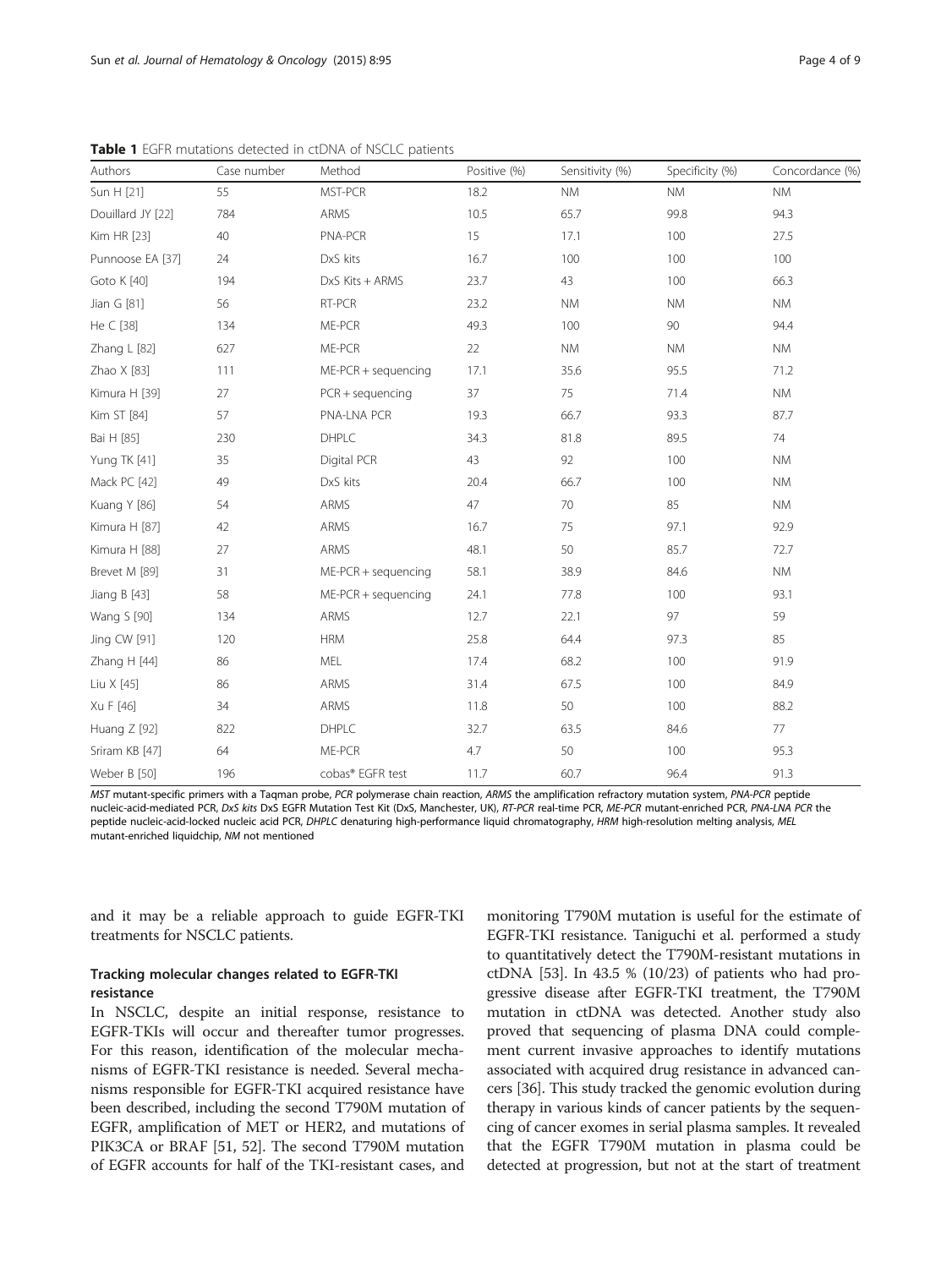in NSCLC patients treated with gefitinib. These results suggested that ctDNA was capable of monitoring disease progression during EGFR-TKI therapy.

### **MicroRNAs**

MicroRNAs (miRNAs) play critical roles in tumor development, including tumor initiation, invasion, and metastasis [[54](#page-7-0)–[56](#page-7-0)]. Several miRNAs that correlate with the EGFR signaling pathway have been demonstrated to mediate EGFR-TKI resistance in NSCLC [[57](#page-7-0)–[60](#page-7-0)]. Moreover, circulating miRNAs are emerging as promising biomarkers and therapeutic targets for many cancers [\[61](#page-7-0)–[65\]](#page-8-0). Many studies have shown that changes in circulating miRNAs during treatment are predictive of tumor response [[63,](#page-7-0) [66, 67\]](#page-8-0). Circulating microRNAs may have the potential to be developed into next-generation biomarkers for cancer screening. In NSCLC patients, certain miRNAs have been detected in the serum samples. These circulating miRNAs are showing their potential in EGFR-TKI-treatment monitoring [\[25, 26\]](#page-7-0).

Shen et al. performed a study to identify the miRNA panel in the serum of NSCLC patients with different EGFR mutation status [\[26\]](#page-7-0). They revealed that the expressions of serum miR-21 and miR-10b were much higher in patients with EGFR mutation than those without mutation. In addition, patients with up-regulated miR-21 expression had a shorter OS time, suggesting that miR-21 expression may be a reliable predictor for gefitinib-treatment efficacy. Furthermore, the levels of miR-10b expression in progressive patients were significantly higher than those in nonmetastatic patients. These results suggested that the expression of circulating miRNAs differed between patients with positive and negative EGFR mutation status and the levels of circulating miRNAs are associated with response to EGFR-TKI therapy.

Another study, which aimed to investigate the role of miR-21 in the acquired resistance to EGFR-TKIs, showed that miR-21 can mediate EGFR-TKI resistance by downregulating PTEN and PDCD4 and activating the PI3K/Akt pathway [\[25\]](#page-7-0). Besides, it revealed that the serum miR-21 expression in NSCLC patients receiving EGFR-TKIs was much higher at the time of acquired resistance than that at baseline. These evidences indicated that circulating miR-21 might act as an available biomarker to monitor the acquired resistance to EGFR-TKIs.

The above available evidences suggested that serum miR-21 and miR-10b were helpful for monitoring EGFR-TKI treatment. Future data may update these results and validate the practical utility of circulating miRNAs in NSCLC.

#### Proteomic biomarkers

Similar to other high-throughput technologies, proteomics are able to detect multiple proteins that are expressed as a cause or consequence of ongoing diseases [\[68](#page-8-0)]. Proteomic profiles of various specimens obtained from cancer patients

are expected to increase our understanding of tumor pathogenesis and cancer therapy. In the management of NSCLC, proteomic profiles have been shown to be useful in disease detection, diagnosis, treatment, and prognostication [\[69\]](#page-8-0). Recent studies revealed that a simple serumbased proteomic test had a great potential for selecting NSCLC patients to receive EGFR-TKI treatment [[28](#page-7-0)–[31](#page-7-0)].

Taguchi and his colleagues reported a mass spectrometry serum test which was able to identify a subset of NSCLC patients with better outcomes after EGFR-TKI therapy in 2007 [\[28\]](#page-7-0). Then this test was commercialized under the name of VeriStrat and applied in multiple clinical trials. This novel test used the integrated intensities of eight mass spectral peaks and classified patients into VeriStrat "good" and VeriStrat "poor" statuses. Several subsequent studies also demonstrated that VeriStrat "good" patients could benefit more from EGFR-TKI therapy than "poor" ones [[29](#page-7-0)–[31](#page-7-0), [70](#page-8-0), [71\]](#page-8-0). Additionally, a large meta-analysis based on these studies confirmed that the VeriStrat "good" status predicted a better clinical outcome with a pooled HR of 0.40 (95 % CI, 0.32 to 0.49;  $p = 0.000$ ) for OS and 0.49 (95 % CI, 0.39 to 0.60;  $p = 0.000$ ) for PFS [\[72\]](#page-8-0). Furthermore, the original study has tested the concordance of mass spectrometry generated by two independent institutions [\[28](#page-7-0)]. Their results indicated that the VeriStrat test had an outstanding reproducibility. Thus, the VeriStrat test might be a potential tool to predict the clinical outcome of NSCLC patients after treatment with EGFR-TKIs.

The PROSE trial, the first prospective, randomized proteomic stratified phase III study, was designed to evaluate the predictive value of the VeriStrat test on the outcome in advanced NSCLC patients treated with either EGFR-TKIs or standard chemotherapy [\[73\]](#page-8-0). Information provided by this trial suggested that this proteomic test is predictive of OS benefit for erlotinib and chemotherapy. Patients with a VeriStrat "poor" status had worse survival on erlotinib than on chemotherapy (HR, 1.72; 95 % CI, 1.08–2.74;  $p = 0.022$ ). Chemotherapy is likely to result in improved outcomes for patients with a VeriStrat "poor" status. This trial complemented the results of previous retrospective studies and helped to identify the subgroup of NSCLC patients who may not benefit from EGFR-TKIs.

In this emerging field, the number of studies is relatively limited but growing. Another phase III study (EMPHASIS) was opened for advanced squamous cell NSCLC (Clinicaltrials.gov identifier: NCT01652469). Patients with relapsed squamous cell lung cancer are assigned to two groups (VeriStrat "good" and VeriStrat "poor") and then randomized between EGFR-TKI (erlotinib) and chemotherapy (docetaxel). One of its goals is to explore the predictive and prognostic ability of the VeriStrat test signature. In addition, a clinical trial that aims to measure whether VeriStrat could be a biomarker of benefit from treatment with standard chemotherapy regimens in first-line NSCLC patients is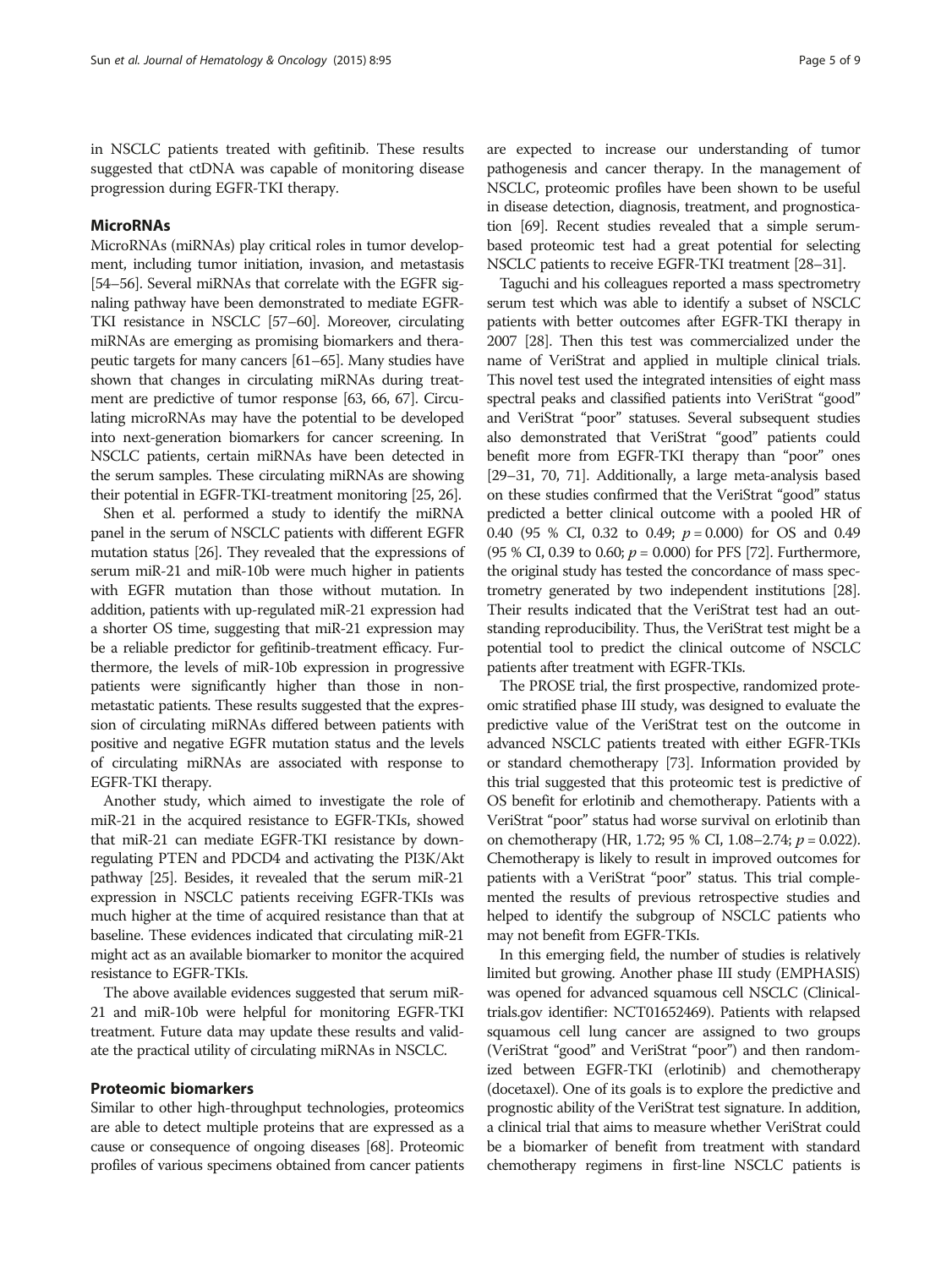<span id="page-5-0"></span>currently recruiting participants (Clinicaltrials.gov identifier: NCT02055144). These ongoing trials may prospectively validate the predictive role of this serum-based proteomic test in NSCLC patients.

#### Circulating tumor cells

Circulating tumor cells (CTCs), which are disseminated from tumor tissues, have the potential to complement tumor tissues for tumor characterization and cancertreatment monitoring [\[74\]](#page-8-0). Various kinds of genetic abnormalities, such as KRAS mutation [\[75\]](#page-8-0), EGFR mutation [\[32](#page-7-0), [33](#page-7-0)], and ALK rearrangement [\[76](#page-8-0)–[78\]](#page-8-0), have been identified in CTCs from NSCLC patients. Moreover, CTCs represent promising materials for EGFR-TKI-treatment monitoring.

#### Detection of EGFR gene mutations

The EGFR gene mutation profiles of CTCs in NSCLC have been analyzed by several studies. Recently, a study investigated the EGFR mutations in CTCs by coupling the Cell-Search System with next-generation sequencing (NGS) [[32](#page-7-0)]. In 37 advanced NSCLC patients harboring activating EGFR mutations in tumor tissues, 31 cases were identified to have the EGFR mutations in CTCs. Additionally, 94 % (29/31) of the mutation types detected by NGS on CTCs were in accordance with that found in matched tumor tissues. These data suggested that CTCs represented a suitable source for detection of EGFR mutations. Another study developed an available method to detect EGFR mutations in single CTC [\[33](#page-7-0)]. The laser cell microdissection (LCM) technique was used to isolate individual CTCs. Then it was followed by the whole-genome amplification of DNA for exon 19 deletion and L858R and T790M mutation detection. Ninety-five percent (19/20) of the single CTC underwent PCR amplicons for at least one of the three mutation sites. The amplification success rates were 55 % (11/20) for exon 19 deletion, 45 % (9/20) for T790M, and 85 % (17/20) for L858R. These results suggested that

detecting EGFR mutations in CTCs was feasible. CTCs may be available materials for the detection of EGFR mutations in NSCLC.

#### Monitoring EGFR-TKI-treatment efficacy

As mentioned above, the dynamic changes in ctDNA-based EGFR status are able to predict the benefit of EGFR-TKI treatment [\[24\]](#page-7-0). Similarly, EGFR mutation status in CTCs can be another biomarker for monitoring EGFR-TKItreatment efficacy. Breitenbuecher et al. adopted an assay based on real-time polymerase chain reaction and melting curve analysis to detect activating EGFR mutations in CTCs [[34](#page-7-0)]. All CTCs in baseline blood samples from eight NSCLC patients were found to harbor the EGFR mutations that corresponded with tumor tissues. During treatment, sequential samples from four of eight patients turned "negative" for EGFR mutations. These four patients who "cleared" EGFR-mutant CTCs achieved disease control, with three partial responses (PRs) and one stable disease (SD). In the remaining four patients with persisting EGFRmutant CTCs, only one had PR. In addition, patients who had "cleared" EGFR-mutant CTCs showed a significantly longer recurrence-free time when compared with patients whose EGFR mutations in CTCs remained "positive" (median time, 355 versus 116 days). With the follow-up time extending, all four patients with "cleared" EGFR-mutant CTCs developed progressive disease. Interestingly, EGFR mutation status in CTCs from these four patients returned to "positive" prior to clinical progression. Thus, an increase in EGFR-mutant CTC counts might be an early indicator for disease relapse and EGFR-TKI resistance. Moreover, changes in CTC levels were also capable of predicting the outcome of EGFR-TKI treatment. Punnoose et al. performed a study to evaluate the utility of CTCs in NSCLC patients treated with pertuzumab and erlotinib [\[37](#page-7-0)]. Their results revealed that decreased CTC counts upon treatment were associated with better response and longer PFS. Thus,

| <b>Table 2</b> Summary of non-invasive approaches to monitor EGFR-TKI treatment in NSCLC patients |  |  |  |
|---------------------------------------------------------------------------------------------------|--|--|--|
|                                                                                                   |  |  |  |

| Non-invasive Methods<br>approaches |                                                                           |             |          | Sensitivity Specificity Advantages                                                                  | Disadvantages                                                                   | Cost     |
|------------------------------------|---------------------------------------------------------------------------|-------------|----------|-----------------------------------------------------------------------------------------------------|---------------------------------------------------------------------------------|----------|
| ctDNA                              | PCR-based techniques;<br>DNA sequencing                                   | Moderate    | High     | Feasible on small-amount samples;<br>suitable for detecting specific genes;<br>high reproducibility | Normalization problems                                                          | Low      |
| <b>MicroRNAs</b>                   | RT-PCR-based techniques                                                   | Moderate    | Hiah     | Feasible on small-amount samples;<br>rapid and low cost; high reproducibility                       | Normalization problems;<br>indirect evidence; few<br>correlative studies        | Low      |
| Proteomic<br>biomarkers            | Mass spectrometry                                                         | High        | Moderate | Feasible on small-amount samples;<br>suitable for detecting specific proteins                       | Normalization problems;<br>complex tumor proteins<br>profile; indirect evidence | Moderate |
| <b>CTCs</b>                        | Cell enrichment techniques<br>+ PCR-based techniques or<br>DNA sequencing | <b>High</b> | High     | Able to analyze distinct cell<br>subpopulations; suitable for<br>detecting specific genes           | Low frequency; dependent<br>on capture techniques;<br>normalization problems    | High     |

ctDNA circulating cell-free tumor DNA, PCR polymerase chain reaction, RT-PCR reverse transcription-polymerase chain reaction, CTCs circulating tumor cells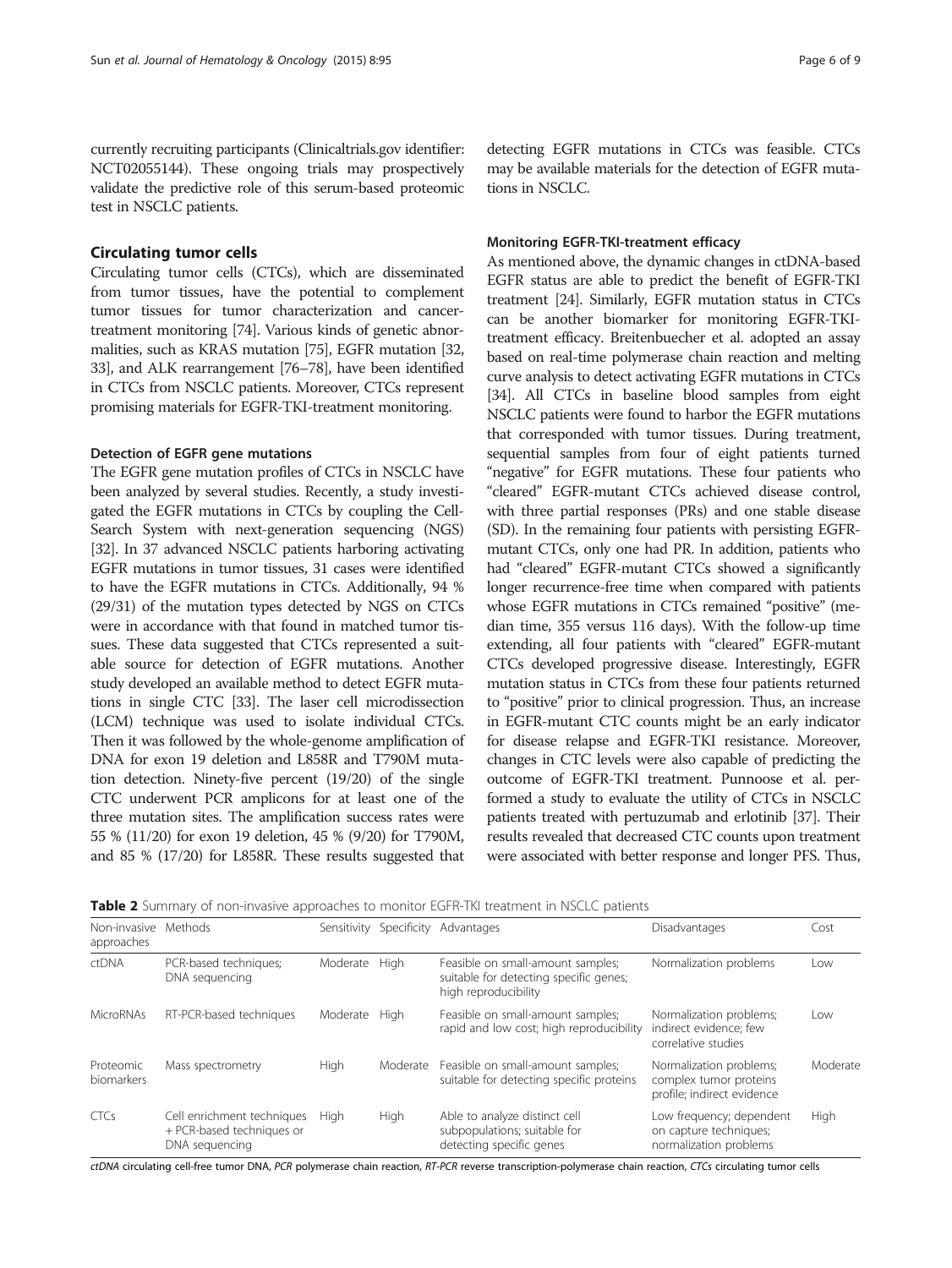<span id="page-6-0"></span>CTCs are effective to monitor EGFR-TKI-treatment efficacy in NSCLC patients.

## Tracking emergence of EGFR-TKI resistance

DNA extracted from CTCs, like other sources of DNA, has been shown to be an effective material for the detection of the T790M mutation of EGFR in NSCLC. Maheswaran et al. performed an EGFR mutation analysis on CTCs in NSCLC patients treated with EGFR-TKIs [[79](#page-8-0)]. T790M mutation was detected in CTCs from 9 of 14 patients (64 %) who had clinical progression. This finding was consistent with the reported prevalence of T790M (about 50 %) [[80](#page-8-0)]. Hence, CTCs collected during treatment might provide a potential alternative for EGFR-TKI-resistance analysis. Future large-scaled prospective studies may verify the practical utility of CTCs in EGFR-TKI-treatment monitoring.

#### Conclusions

Non-invasive approaches, usually based on serum or plasma samples, are showing great potential to monitor EGFR-TKI treatment in NSCLC (Fig. [1](#page-2-0) and Table [2](#page-5-0)). ctDNA has a high degree of specificity to detect EGFR mutations. Moreover, ctDNA is capable of monitoring disease progression during EGFR-TKI treatment. Certain serum microRNAs, such as miR-21 and miR-10b, can effectively predict the EGFR-TKI-treatment efficacy and resistance. The VeriStrat test has been proved to be helpful for selecting NSCLC patients to receive EGFR-TKIs. CTCs are feasible for EGFR mutation analysis and represent promising materials to monitor EGFR-TKI treatment. Thus, these liquid specimens can complement with tumor tissues and help to guide EGFR-TKI therapy in NSCLC. As numerous high-throughput detection techniques are being developed extensively, liquid samples obtained by non-invasive approaches possess great potential to be valuable materials applied for guiding individual treatment. However, several hurdles should be overcome before applying these approaches into routine clinical practice (Table [2](#page-5-0)). One of the most important issues is the lack of consensus in technical approaches. Future standard and universal techniques for these non-invasive approaches may validate their applications in monitoring EGFR-TKI treatment in NSCLC.

#### Competing interests

The authors declare that they have no competing interests.

#### Authors' contributions

WS, XY, and YT searched literatures and prepared the manuscript. HW and HX collected the data and revised the manuscript. GH and KW designed the study and wrote the manuscript. All authors had read and approved the final manuscript.

#### Acknowledgements

This work was supported by National Natural Science Foundation of China (Grant No. 81172422, 81261120395, 8157102025, and 81272491).

Received: 14 June 2015 Accepted: 20 July 2015<br>Published online: 31 July 2015

#### References

- 1. Torre LA, Bray F, Siegel RL, Ferlay J, Lortet-Tieulent J, Jemal A. Global cancer statistics, 2012. CA Cancer J Clin. 2015;65(2):87–108.
- 2. Howlader N, Noone AM, Krapcho M, Garshell J, Miller D, Altekruse SF, et al. SEER cancer statistics review, 1975–2012. National Cancer Institute. Bethesda, MD, [http://seer.cancer.gov/csr/1975\\_2012/,](http://seer.cancer.gov/csr/1975_2012/) based on November 2014 SEER data submission, posted to the SEER web site, April 2015
- 3. Farago AF, Snyder EL, Jacks T. SnapShot: lung cancer models. Cell. 2012;149(1):246–6. e241.
- 4. Iragavarapu C, Mustafa M, Akinleye A, Furqan M, Mittal V, Cang S, et al. Novel ALK inhibitors in clinical use and development. J Hematol Oncol. 2015;8(1):17.
- 5. Yuan X, Wu H, Han N, Xu H, Chu Q, Yu S, et al. Notch signaling and EMT in non-small cell lung cancer: biological significance and therapeutic application. J Hematol Oncol. 2014;7(1):87.
- 6. Yuan X, Wu H, Xu H, Han N, Chu Q, Yu S, et al. Meta-analysis reveals the correlation of Notch signaling with non-small cell lung cancer progression and prognosis. Sci Rep. 2015;5:10338.
- 7. Parikh K, Cang S, Sekhri A, Liu D. Selective inhibitors of nuclear export (SINE)–a novel class of anti-cancer agents. J Hematol Oncol. 2014;7:78.
- 8. Gravina GL, Senapedis W, McCauley D, Baloglu E, Shacham S, Festuccia C. Nucleo-cytoplasmic transport as a therapeutic target of cancer. J Hematol Oncol. 2014;7:85.
- 9. Fukuoka M, Wu YL, Thongprasert S, Sunpaweravong P, Leong SS, Sriuranpong V, et al. Biomarker analyses and final overall survival results from a phase III, randomized, open-label, first-line study of gefitinib versus carboplatin/paclitaxel in clinically selected patients with advanced nonsmall-cell lung cancer in Asia (IPASS). J Clin Oncol. 2011;29(21):2866–74.
- 10. Sharma SV, Bell DW, Settleman J, Haber DA. Epidermal growth factor receptor mutations in lung cancer. Nat Rev Cancer. 2007;7(3):169–81.
- 11. Engelman JA, Mukohara T, Zejnullahu K, Lifshits E, Borras AM, Gale CM, et al. Allelic dilution obscures detection of a biologically significant resistance mutation in EGFR-amplified lung cancer. J Clin Invest. 2006;116(10):2695–706.
- 12. Tsao MS, Sakurada A, Cutz JC, Zhu CQ, Kamel-Reid S, Squire J, et al. Erlotinib in lung cancer - molecular and clinical predictors of outcome. New Engl J Med. 2005;353(2):133–44.
- 13. Hirsch FR, Varella-Garcia M, Bunn Jr PA, Franklin WA, Dziadziuszko R, Thatcher N, et al. Molecular predictors of outcome with gefitinib in a phase III placebo-controlled study in advanced non-small-cell lung cancer. J Clin Oncol. 2006;24(31):5034–42.
- 14. Douillard JY, Shepherd FA, Hirsh V, Mok T, Socinski MA, Gervais R, et al. Molecular predictors of outcome with gefitinib and docetaxel in previously treated non-small-cell lung cancer: data from the randomized phase III INTEREST trial. J Clin Oncol. 2010;28(5):744–52.
- 15. Brugger W, Triller N, Blasinska-Morawiec M, Curescu S, Sakalauskas R, Manikhas GM, et al. Prospective molecular marker analyses of EGFR and KRAS from a randomized, placebo-controlled study of erlotinib maintenance therapy in advanced non-small-cell lung cancer. J Clin Oncol. 2011;29(31):4113–20.
- 16. Janne PA. Challenges of detecting EGFR T790M in gefitinib/erlotinibresistant tumours. Lung Cancer. 2008;60 Suppl 2:S3–9.
- 17. Niu FY, Wu YL. Novel agents and strategies for overcoming EGFR TKIs resistance. Exp Hematol Oncol. 2014;3(1):2.
- 18. Smith AD, Roda D, Yap TA. Strategies for modern biomarker and drug development in oncology. J Hematol Oncol. 2014;7(1):70.
- 19. Zhang J, Cao J, Li J, Zhang Y, Chen Z, Peng W, et al. A phase I study of AST1306, a novel irreversible EGFR and HER2 kinase inhibitor, in patients with advanced solid tumors. J Hematol Oncol. 2014;7:22.
- 20. Overman MJ, Modak J, Kopetz S, Murthy R, Yao JC, Hicks ME, et al. Use of research biopsies in clinical trials: are risks and benefits adequately discussed? J Clin Oncol. 2013;31(1):17–22.
- 21. Sun H, Gan ZC, Gao JJ, Zheng F. Non-invasive detection of EGFR deletion at exon 19 in non-small cell lung cancer by real time diagnostic. Clin Lab. 2014;60(9):1517–26.
- 22. Douillard JY, Ostoros G, Cobo M, Ciuleanu T, Cole R, McWalter G, et al. Gefitinib treatment in EGFR mutated caucasian NSCLC: circulating-free tumor DNA as a surrogate for determination of EGFR status. J Thorac Oncol. 2014;9(9):1345–53.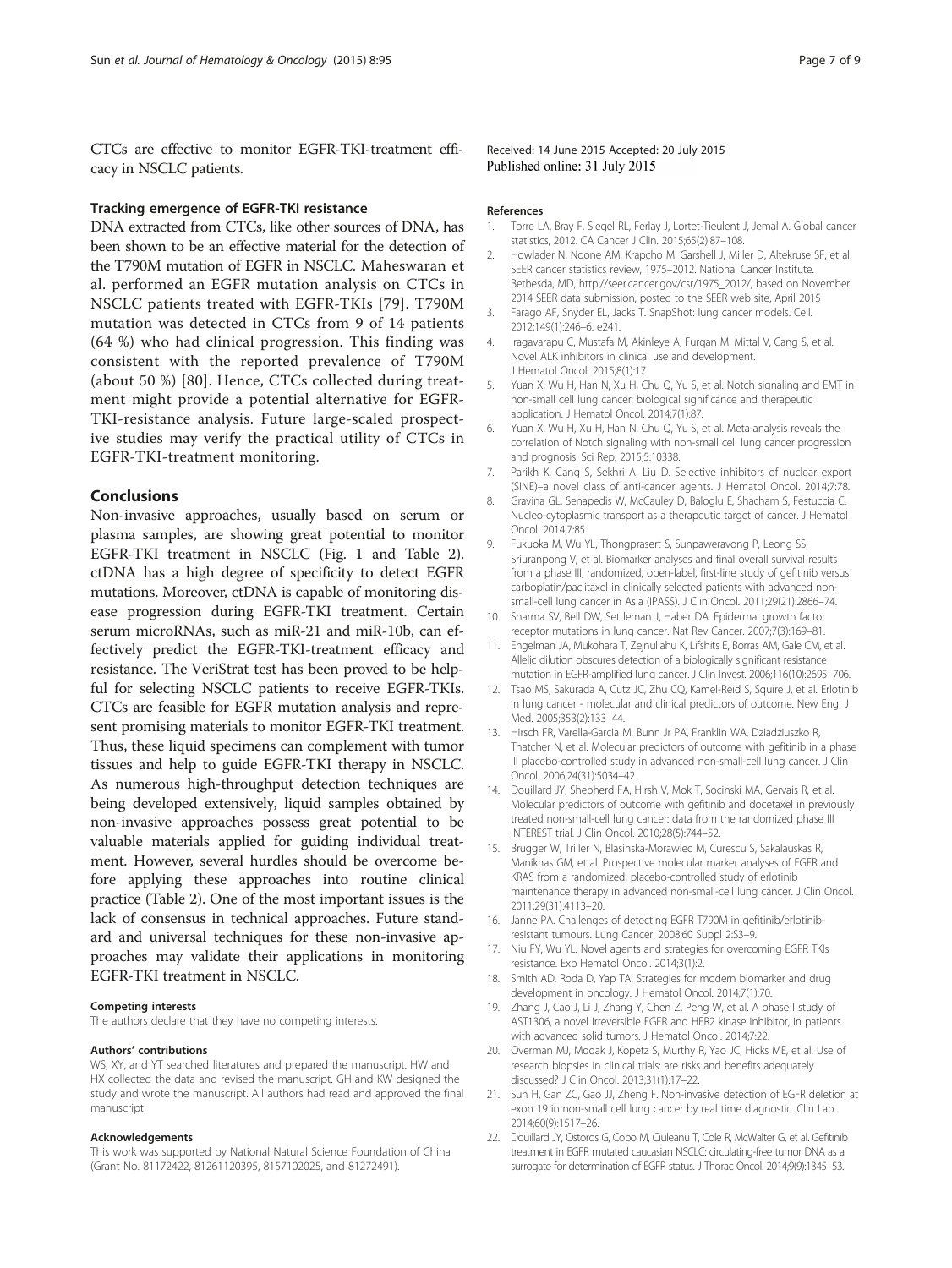- <span id="page-7-0"></span>23. Kim HR, Lee SY, Hyun DS, Lee MK, Lee HK, Choi CM, et al. Detection of EGFR mutations in circulating free DNA by PNA-mediated PCR clamping. J Exp Clin Cancer Res. 2013;32(1):50.
- 24. Mok T, Wu YL, Lee JS, Yu CJ, Sriuranpong V, Sandoval-Tan J, et al. Detection and dynamic changes of EGFR mutations from circulating tumor DNA as a predictor of survival outcomes in NSCLC patients treated with first-line intercalated erlotinib and chemotherapy. Clin Cancer Res. 2015 [Epub ahead of print].
- 25. Li B, Ren S, Li X, Wang Y, Garfield D, Zhou S, et al. MiR-21 overexpression is associated with acquired resistance of EGFR-TKI in non-small cell lung cancer. Lung Cancer. 2014;83(2):146–53.
- 26. Shen Y, Tang D, Yao R, Wang M, Wang Y, Yao Y, et al. MicroRNA expression profiles associated with survival, disease progression, and response to gefitinib in completely resected non-small-cell lung cancer with EGFR mutation. Med Oncol. 2013;30(4):750.
- 27. Indovina P, Marcelli E, Maranta P, Tarro G. Lung cancer proteomics: recent advances in biomarker discovery. Int J Proteomics. 2011;2011:726869.
- 28. Taguchi F, Solomon B, Gregorc V, Roder H, Gray R, Kasahara K, et al. Mass spectrometry to classify non-small-cell lung cancer patients for clinical outcome after treatment with epidermal growth factor receptor tyrosine kinase inhibitors: a multicohort cross-institutional study. J Natl Cancer Inst. 2007;99(11):838–46.
- 29. Carbone DP, Salmon JS, Billheimer D, Chen H, Sandler A, Roder H, et al. VeriStrat classifier for survival and time to progression in non-small cell lung cancer (NSCLC) patients treated with erlotinib and bevacizumab. Lung Cancer. 2010;69(3):337–40.
- 30. Kuiper JL, Lind JS, Groen HJ, Roder J, Grigorieva J, Roder H, et al. VeriStrat((R)) has prognostic value in advanced stage NSCLC patients treated with erlotinib and sorafenib. Br J Cancer. 2012;107(11):1820–5.
- 31. Gautschi O, Dingemans AM, Crowe S, Peters S, Roder H, Grigorieva J, et al. VeriStrat(R) has a prognostic value for patients with advanced non-small cell lung cancer treated with erlotinib and bevacizumab in the first line: pooled analysis of SAKK19/05 and NTR528. Lung Cancer. 2013;79(1):59–64.
- 32. Marchetti A, Del Grammastro M, Felicioni L, Malatesta S, Filice G, Centi I, et al. Assessment of EGFR mutations in circulating tumor cell preparations from NSCLC patients by next generation sequencing: toward a real-time liquid biopsy for treatment. PLoS One. 2014;9(8), e103883.
- 33. Ran R, Li L, Wang M, Wang S, Zheng Z, Lin PP. Determination of EGFR mutations in single cells microdissected from enriched lung tumor cells in peripheral blood. Anal Bioanal Chem. 2013;405(23):7377–82.
- 34. Breitenbuecher F, Hoffarth S, Worm K, Cortes-Incio D, Gauler TC, Kohler J, et al. Development of a highly sensitive and specific method for detection of circulating tumor cells harboring somatic mutations in non-small-cell lung cancer patients. PLoS One. 2014;9(1), e85350.
- 35. Nie K, Jia Y, Zhang X. Cell-free circulating tumor DNA in plasma/serum of non-small cell lung cancer. Tumour Biol. 2015;36(1):7–19.
- 36. Murtaza M, Dawson SJ, Tsui DW, Gale D, Forshew T, Piskorz AM, et al. Noninvasive analysis of acquired resistance to cancer therapy by sequencing of plasma DNA. Nature. 2013;497(7447):108–12.
- 37. Punnoose EA, Atwal S, Liu W, Raja R, Fine BM, Hughes BG, et al. Evaluation of circulating tumor cells and circulating tumor DNA in non-small cell lung cancer: association with clinical endpoints in a phase II clinical trial of pertuzumab and erlotinib. Clin Cancer Res. 2012;18(8):2391–401.
- 38. He C, Liu M, Zhou C, Zhang J, Ouyang M, Zhong N, et al. Detection of epidermal growth factor receptor mutations in plasma by mutant-enriched PCR assay for prediction of the response to gefitinib in patients with non-small-cell lung cancer. Int J Cancer. 2009;125(10):2393–9.
- 39. Kimura H, Kasahara K, Shibata K, Sone T, Yoshimoto A, Kita T, et al. EGFR mutation of tumor and serum in gefitinib-treated patients with chemotherapy-naive non-small cell lung cancer. J Thorac Oncol. 2006;1(3):260–7.
- 40. Goto K, Ichinose Y, Ohe Y, Yamamoto N, Negoro S, Nishio K, et al. Epidermal growth factor receptor mutation status in circulating free DNA in serum: from IPASS, a phase III study of gefitinib or carboplatin/paclitaxel in nonsmall cell lung cancer. J Thorac Oncol. 2012;7(1):115–21.
- 41. Yung TK, Chan KC, Mok TS, Tong J, To KF, Lo YM. Single-molecule detection of epidermal growth factor receptor mutations in plasma by microfluidics digital PCR in non-small cell lung cancer patients. Clin Cancer Res. 2009;15(6):2076–84.
- 42. Mack PC, Holland WS, Burich RA, Sangha R, Solis LJ, Li Y, et al. EGFR mutations detected in plasma are associated with patient outcomes in erlotinib plus docetaxel-treated non-small cell lung cancer. J Thorac Oncol. 2009;4(12):1466–72.
- 43. Jiang B, Liu F, Yang L, Zhang W, Yuan H, Wang J, et al. Serum detection of epidermal growth factor receptor gene mutations using mutant-enriched sequencing in Chinese patients with advanced non-small cell lung cancer. J Int Med Res. 2011;39(4):1392–401.
- 44. Zhang H, Liu D, Li S, Zheng Y, Yang X, Li X, et al. Comparison of EGFR signaling pathway somatic DNA mutations derived from peripheral blood and corresponding tumor tissue of patients with advanced non-small-cell lung cancer using liquidchip technology. J Mol Diagn. 2013;15(6):819–26.
- 45. Liu X, Lu Y, Zhu G, Lei Y, Zheng L, Qin H, et al. The diagnostic accuracy of pleural effusion and plasma samples versus tumour tissue for detection of EGFR mutation in patients with advanced non-small cell lung cancer: comparison of methodologies. J Clin Pathol. 2013;66(12):1065–9.
- 46. Xu F, Wu J, Xue C, Zhao Y, Jiang W, Lin L, et al. Comparison of different methods for detecting epidermal growth factor receptor mutations in peripheral blood and tumor tissue of non-small cell lung cancer as a predictor of response to gefitinib. Onco Targets Ther. 2012;5:439–47.
- 47. Sriram KB, Tan ME, Savarimuthu SM, Wright CM, Relan V, Stockwell RE, et al. Screening for activating EGFR mutations in surgically resected nonsmall cell lung cancer. Eur Respir J. 2011;38(4):903–10.
- 48. Qiu M, Wang J, Xu Y, Ding X, Li M, Jiang F, et al. Circulating tumor DNA is effective for the detection of EGFR mutation in non-small cell lung cancer: a meta-analysis. Cancer Epidemiol Biomarkers Prev. 2015;24(1):206–12.
- 49. Luo J, Shen L, Zheng D. Diagnostic value of circulating free DNA for the detection of EGFR mutation status in NSCLC: a systematic review and meta-analysis. Sci Rep. 2014;4:6269.
- 50. Weber B, Meldgaard P, Hager H, Wu L, Wei W, Tsai J, et al. Detection of EGFR mutations in plasma and biopsies from non-small cell lung cancer patients by allele-specific PCR assays. BMC Cancer. 2014;14:294.
- 51. Wood SL, Pernemalm M, Crosbie PA, Whetton AD. Molecular histology of lung cancer: from targets to treatments. Cancer Treat Rev. 2015;41(4):361–75.
- 52. Del Re M, Vasile E, Falcone A, Danesi R, Petrini I. Molecular analysis of cellfree circulating DNA for the diagnosis of somatic mutations associated with resistance to tyrosine kinase inhibitors in non-small-cell lung cancer. Expert Rev Mol Diagn. 2014;14(4):453–68.
- 53. Taniguchi K, Uchida J, Nishino K, Kumagai T, Okuyama T, Okami J, et al. Quantitative detection of EGFR mutations in circulating tumor DNA derived from lung adenocarcinomas. Clin Cancer Res. 2011;17(24):7808–15.
- 54. Cortinovis D, Monica V, Pietrantonio F, Ceresoli GL, La Spina CM, Wannesson L. MicroRNAs in non-small cell lung cancer: current status and future therapeutic promises. Curr Pharm Des. 2014;20(24):3982–90.
- 55. Kim M, Slack FJ. MicroRNA-mediated regulation of KRAS in cancer. J Hematol Oncol. 2014;7(1):84.
- 56. Chai ZT, Zhu XD, Ao JY, Wang WQ, Gao DM, Kong J, et al. MicroRNA-26a suppresses recruitment of macrophages by down-regulating macrophage colony-stimulating factor expression through the PI3K/Akt pathway in hepatocellular carcinoma. J Hematol Oncol. 2015;8(1):56.
- 57. Shen H, Zhu F, Liu J, Xu T, Pei D, Wang R, et al. Alteration in Mir-21/PTEN expression modulates gefitinib resistance in non-small cell lung cancer. PLoS One. 2014;9(7), e103305.
- 58. Wang F, Chan LW, Law HK, Cho WC, Tang P, Yu J, et al. Exploring microRNA-mediated alteration of EGFR signaling pathway in non-small cell lung cancer using an mRNA:miRNA regression model supported by target prediction databases. Genomics. 2014;104(6):504–11.
- 59. Zhou JY, Chen X, Zhao J, Bao Z, Chen X, Zhang P, et al. MicroRNA-34a overcomes HGF-mediated gefitinib resistance in EGFR mutant lung cancer cells partly by targeting MET. Cancer Lett. 2014;351(2):265–71.
- 60. Ahmad A, Maitah MY, Ginnebaugh KR, Li Y, Bao B, Gadgeel SM, et al. Inhibition of Hedgehog signaling sensitizes NSCLC cells to standard therapies through modulation of EMT-regulating miRNAs. J Hematol Oncol. 2013;6(1):77.
- 61. Hou B, Ishinaga H, Midorikawa K, Shah SA, Nakamura S, Hiraku Y, et al. Circulating microRNAs as novel prognosis biomarkers for head and neck squamous cell carcinoma. Cancer Biol Ther. 2015;16(7):1042–6.
- 62. Khoury S, Tran N. Circulating microRNAs: potential biomarkers for common malignancies. Biomark Med. 2015;9(2):131–51.
- 63. Hansen TF, Carlsen AL, Heegaard NH, Sorensen FB, Jakobsen A. Changes in circulating microRNA-126 during treatment with chemotherapy and bevacizumab predicts treatment response in patients with metastatic colorectal cancer. Br J Cancer. 2015;112(4):624–9.
- 64. Wang WT, Chen YQ. Circulating miRNAs in cancer: from detection to therapy. J Hematol Oncol. 2014;7(1):86.